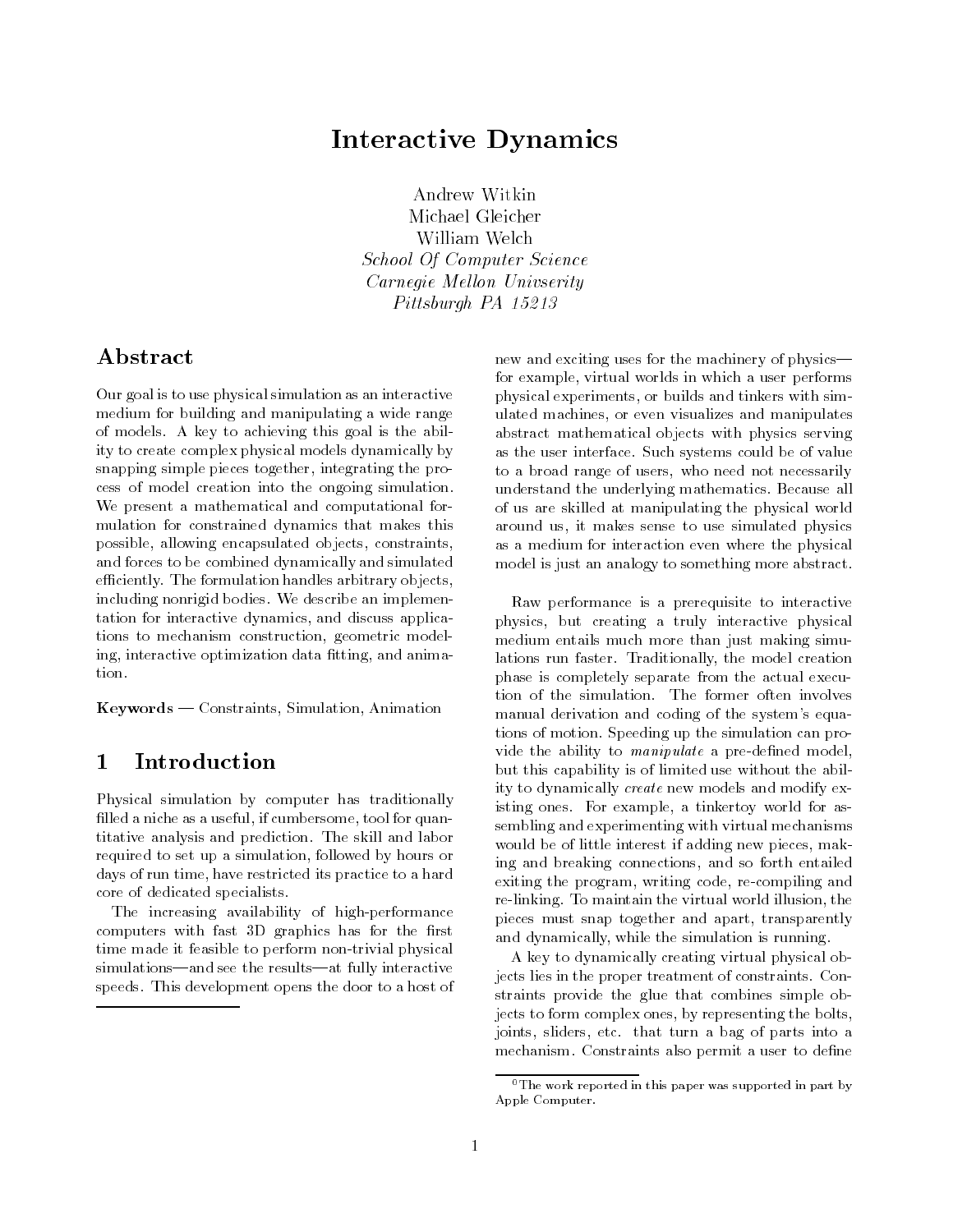ob jects' form and behavior by stating what is desired, rather than by explicit specification of shape or motion.

Incorporating constraints into an interactive setting poses a difficult problem: the addition (or deletion) of a constraint on a physical system structurally changes the system's equations of motion, reflecting the exchange of forces that causes the constraint to hold. An interactive medium must respond to these changes, forming and solving the new equations of motion, automatically and without noticeable delay. The challenge becomes still more difficult if we insist on preserving the generality of the solution. In particular, we wish to avoid restricting its scope to collections of rigid bodies, as, for example, do [1, 12, 5, 11]).

In this paper we present a solution to the problem posed above, describe its implementation, and discuss several interactive applications. First, we develop a mathematical formulation for constrained dynamics, similar to that of [9], and more loosely related to [3]. A constraint force that is a linear combination of constraint gradients is imposed, projecting the system's acceleration onto the subspace of \legal" accelerations. Calculating the constraint force is a linear problem, even when the constraints are nonlinear. The general constraint equations are intrinsically global, dealing with all the objects, forces, and constraints comprising the physical model. We next develop a decomposition of these equations in terms of the contributions of individual elements, without loss of generality. This allows us to reconcile their inherently monolithic nature to the requirements of dynamic construction and encapsulation. We also describe the more general system for dynamic function composition on which our implementation of this structure is based.

We conclude by describing several applications of interactive dynamics The first is a "tinkertoy world," a virtual 3-D environment in which the user is able to create and manipulate pre-defined parts, dynamically attach them using a variety of constraints, and experiment with the resulting structures and mechanisms. The second is a two-dimensional system in which parametric curves are manipulated and attached together using constraints. We then demonstrate the use of dynamics as a medium for the interactive solution of non-linear problems in constrained optimization, image interpretation and model fitting. Finally, we describe the use of interactive dynamics as a medium for creating keyframe animation of characters built by pinning together elastic pieces.

### $\bf{2}$ 2 Constrained Dynamics

In classical mechanics, constraints play a role as a means of describing physical systems. Taking the standard example of a bead sliding freely on a rigid wire, an important aspect of the bead's behavior can be summarized just by observing that \the bead stays on the wire, no matter what."

Constraints such as the bead-on-wire have physical consequences. Treating the bead as a particle whose  $\mu$  motion is governed by  $\mu = ma$  gives a relation between its motion and the total force on it: the force and acceleration lie in the same direction, with their magnitudes scaled by  $m$ . But the bead-on-wire constraint implies that the bead will never accelerate in a way that moves it off the wire, whatever force is applied. In the special case of a straight wire, this just means that the bead's acceleration, and therefore the total force, must lie tangent to the wire, even if the force we apply to the bead points in some other direction. An immediate consequence is that the applied force,  $f_a$ , cannot be the total force. Rather, there  $m_{\rm s}$  also be some other force, a *construme force*  $f_c$ , such that the total force

$$
\vec{f} = \vec{f}_a + \vec{f}_c = k\vec{t},\tag{1}
$$

where  $\vec{t}$  is the wire's tangent and k is some scalar. In words, the force  $f_c$  is whatever force needs to be added to the applied one to make the bead accelerate in a manner consistent with the constraint.<sup>1</sup>

Constrained dynamics is concerned with making objects' behavior consistent with the forces of constraint. The mathematics of constrained dynamics are hardly new (see any standard classical mechanics text, such as [6],) although they have begun to appear only recently in the Computer Graphics literature [2, 10, 9, 7, 3, 14, 13]. In this section we address the problem of constrained dynamics in light of the requirements of interactivity: that we be able to freely add or delete constraints in an ongoing simulation, with minimal restrictions on the form of the constraints or the nature of the objects.

#### 2.1Restoring forces

Curiously, the constraint force of equation 1 depends on the applied force, as if the bead and wire were somehow sensing the applied force and responding actively to our attempts to pull them apart. Obviously, no such mechanism exists. We begin by understanding where this dependency comes from.

 $^1$ Equation 1 obviously doesn't determine  $f_c$  uniquely. This will be dealt with later.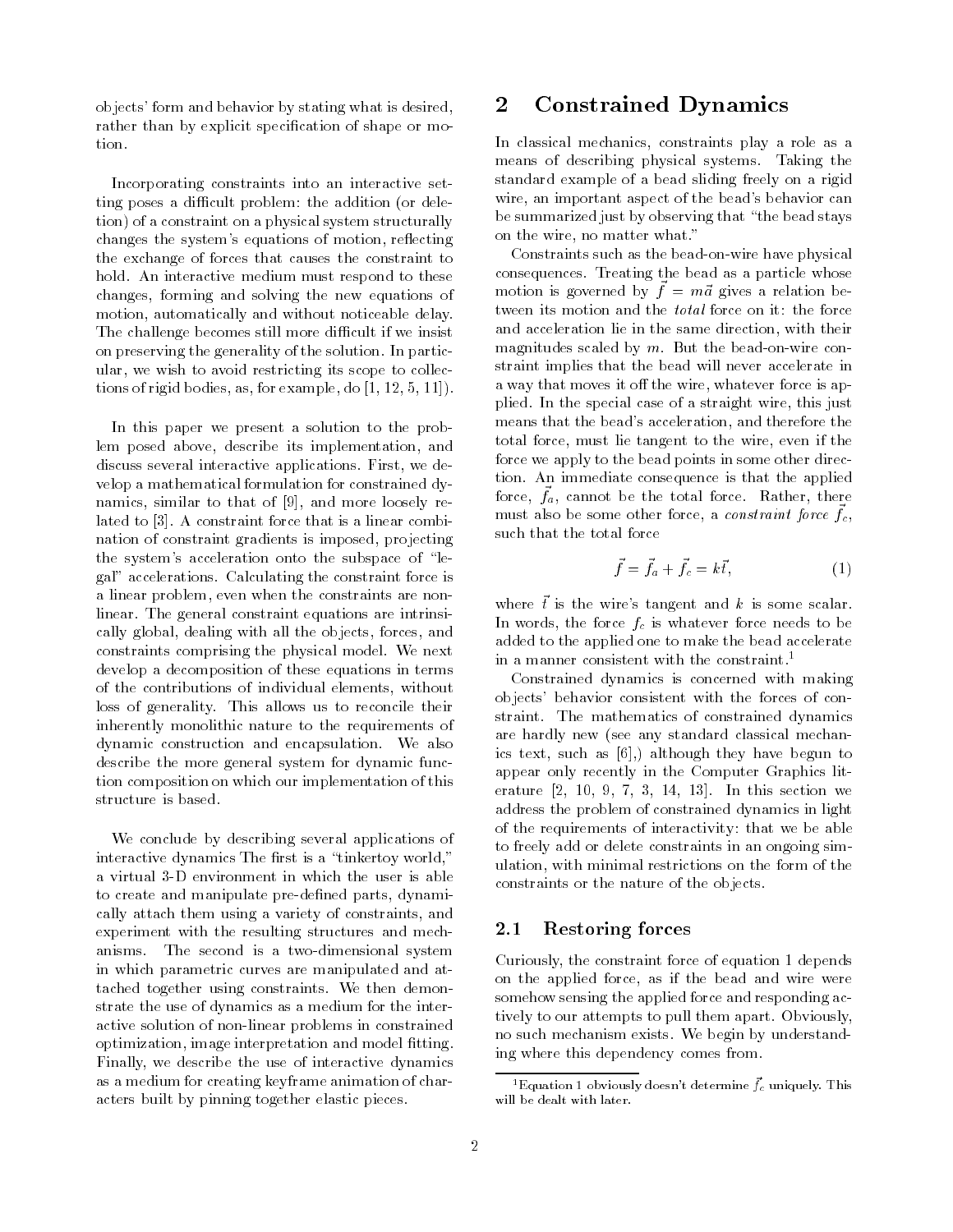Naturally, the bead-on-wire constraint is an idealized approximation. A more accurate physical description would show the bead and wire deforming a tiny bit as we tried to pull them apart, inducing a restoring force that cancels the applied force. To simplify things, we can think of this restoring force as a rubber band connecting the bead to the wire, with force  $-kc$ , where c is the displacement of the bead off the wire, and  $k$  is the stiffness of the rubber band. In order for the constraint to hold approximately at equilibrium, i.e.  $c \leq \epsilon$ , the stiffness k must be sufficiently large that the restoring force  $-k\epsilon$  cancels any applied force, i.e.  $k = f_{max}/\epsilon$ , where  $f_{max}$  is the largest force we plan to apply. To make  $\epsilon$  small, we must make <sup>k</sup> large.

The difficulty with making  $k$  large is that doing so produces differential equations that are numerically intractable, appropriately called  $stiff$  equations. To understand the problem's origin intuitively, consider what happens when the bead is at rest on the wire and you try to pull it off with constant force  $f_{max}$ . The applied force begins to displace the bead, and the rubber band begins to exert a restoring force proportional to the displacement. The restoring force balances the applied one when  $c = \epsilon$ . When we solve this system using simple numerical methods, the distance traveled by the bead accelerating from rest under force  $f_{max}$  in a single timestep  $\Delta t$  must plainly be on the order of  $\epsilon$  to avoid substantial overshoot and instability. In short, the step size must be so small that the largest permitted applied force  $f_{max}$  makes objects move only a negligible distance  $\epsilon$  in a single timestep, which means you never get anywhere. So, although stiff rubber bands may be a good description of what really happens, they are not a good way to enforce constraints numerically.

#### 2.2Constraint forces

Ironically, the problem of stiffness is avoided by letting  $\epsilon$  go to zero (and the stiffness k to infinity.) In this limiting case, the rule  $c = 0$  really does govern the system exactly. Since there are no displacements, and hence nothing to restore, the restoring force is renamed a *constraint force*. In addition to depending on the state of the system and on time, as most forces do, constraint forces depend on other *forces*. In this section we develop a system of linear equations that yield constraint forces which, added in to the ordinary applied forces, lead the system to accurately satisfy the constraints.

To make this result general, we switch at this point from the specific case of a bead on a wire to the generic one of a system whose equations of motion have the form

$$
M_{ij}\ddot{q}_j = C_j + Q_j \tag{2}
$$

where M is a mass matrix, q is the vector of the system's independent variables, <sup>Q</sup> is the vector of (known) applied forces, and  $C$  is the vector of (unknown) constraint forces.2 This equation is just  $f = ma$  in generalized form. Ultimately, our goal is to solve for  $\ddot{q}$ , given q, and q, allowing us to integrate the differential equation forward through time.

Rather than a single constraint, we have a vector of constraint functions  $c_i(q_j, t)$ , depending on the state q, and possibly directly on time. The constraints are met when  $c_i(q_i, t) = 0$ . The constraint equation itself provides another condition on C: For <sup>c</sup> to remain at 0 from some initial time  $t_0$ , it suffices that  $c(t_0) = 0$ ,  $c(t_0) = 0$ , and  $\ddot{c} = 0$  from  $t_0$  on. If c depends on time directly and also through the state  $q$ , we have from the chain rule

$$
\dot{c}_i = \frac{\partial}{\partial t} c_i(q_j(t), t) = \frac{\partial c_i}{\partial q_j} \dot{q}_j + \frac{\partial c_i}{\partial t},
$$

and differentiating again gives

$$
\ddot{c}_i = \frac{\partial c_i}{\partial q_j} \ddot{q}_j + \frac{\partial c_i}{\partial q_j} \dot{q}_j + \frac{\partial^2 c_i}{\partial t^2},\tag{3}
$$

noting that

$$
\frac{\partial c_i}{\partial q_j} = \frac{\partial^2 c_i}{\partial q_j \partial q_k} q_k.
$$

If  $W$  is the inverse of mass matrix  $M$ , then equation 2 becomes

$$
\ddot{q}_j = W_{jk}(C_k + Q_k).
$$

Substituting into 3 and setting  $\ddot{c}$  to zero yields the condition

$$
\frac{\partial c_i}{\partial q_j} W_{jk}(C_k + Q_k) + \frac{\partial c_i}{\partial q_j} \dot{q}_j + \frac{d^2 c_i}{dt^2} = 0.
$$
 (4)

which is a system of *linear* equations with only the constraint force vector  $C$  unknown. In words, equation 4 just says that the constraint force, added into the applied force, must cause the second time derivative of the constraints to be zero. This condition is generally too weak: if the system is underconstrained, as is usually the case (otherwise nothing can move at all!) we have fewer equations than unknowns, and there exist many values for  $C$  that satisfy equation 4.

<sup>2</sup> In index notation, an unsubscripted quantity is a scalar, one subscript denotes a vector, and two denote a matrix. Under the summation convention, the appearance of any index twice  $\text{in a term implies summation, so that } M_{ij}q_j \text{ means} \sum\nolimits_j M_{ij} q_j,$ which is matrix  $M$  times vector  $q$ .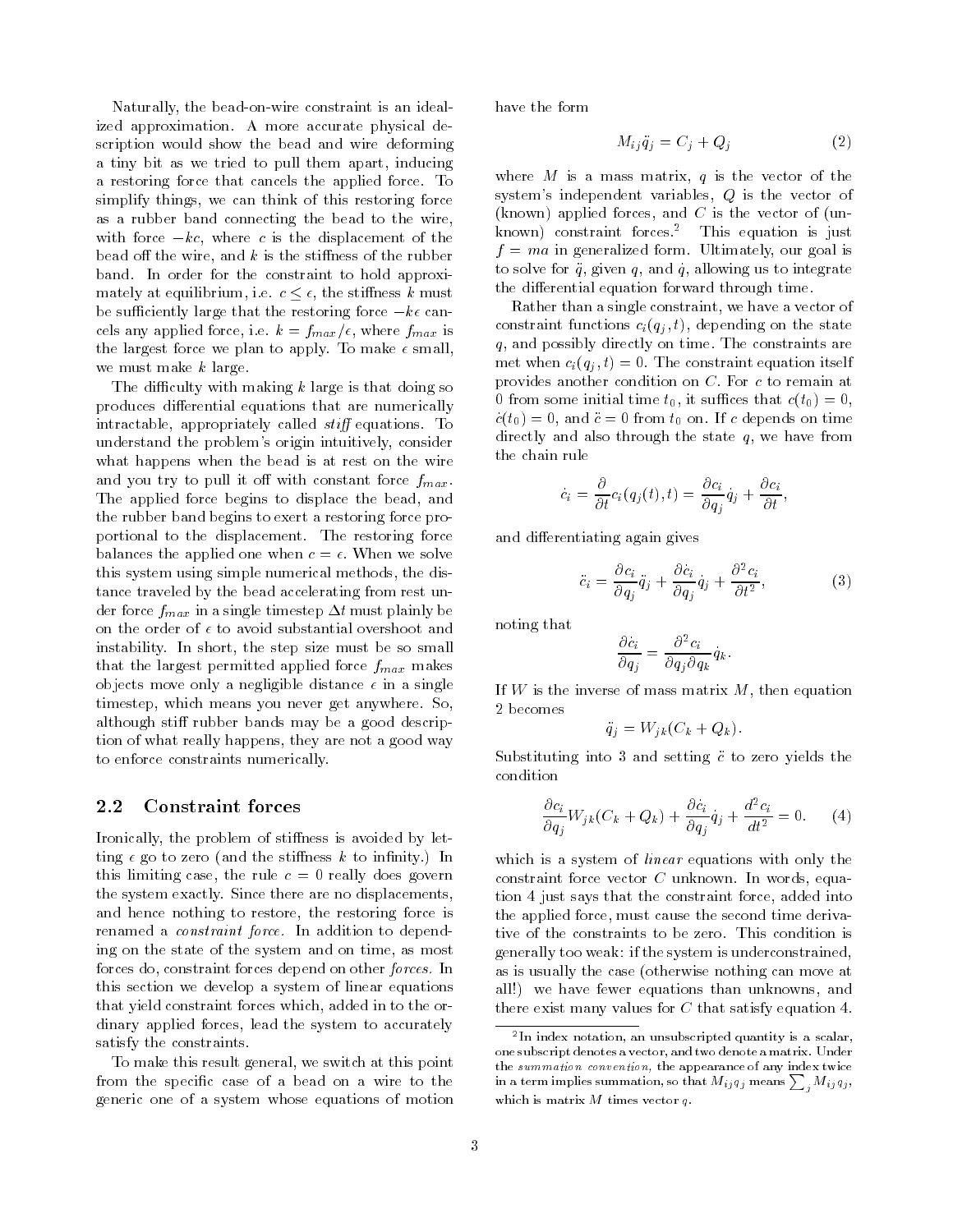#### 2.3 Virtual work . . . .

The ambiguity of equation 4 is easy to understand. The equation states that the system's acceleration must not move the constraint functions from zero, but in an underconstrained system, a whole subspace of such \legal" accelerations exist. Given a constraint force that satisfies equation 4, nothing said so far prohibits us from adding to it any additional force we like, as long as the acceleration it induces lies in that legal subspace. To remove this ambiguity it suffices to add one reasonable restriction: that the constraint never add or remove energy from the system, which is to say that it may do no work. To guarantee this we require that the the work done by the constraint force vanish, under any small displacement of the system consistent with the constraints. Thus, for every legal displacement dq, C must satisfy  $C_i dq_i = 0$ , which simply requires the constraint force to point in a direction in which the system is forbidden to move. This requirement, known as the principle of virtual work, is not derived from anything else. It is a restriction, albeit a reasonable one, on the class of constraints to be considered.

In the case of a single scalar constraint  $c$ , the "legal" displacements are those lying in the tangent plane to the surface  $c = 0$ . Because the gradient  $\partial c/\partial q$  is normal to the tangent plane, this means that every legal displacement must satisfy  $(\partial c/\partial q)dq = 0$ . The forbidden displacements are those that satisfy  $dq = \lambda(\partial c/\partial q)$  for any scalar  $\lambda$ . The multidimensional generalizations of the tangent plane and the gradient direction are the *null space* and *null space* complement of the constraint Jacobian matrix. The null space contains the displacements satisfying

$$
\frac{\partial c_i}{\partial q_j} dq_j = 0,
$$

while the null space complement contains those that satisfy

$$
dq_j = \lambda_i \frac{\partial c_i}{\partial q_j}
$$

for some vector  $\lambda_i$ . Viewing the constraint vector as a collection of scalar constraints, the null space is the set of vectors which lie in every constraint's tangent plane, while the null space complement is the set of linear combinations of the constraint gradients.

To lie in the null space complement, the constraint force must therefore satisfy

$$
C_i = \lambda_i \frac{\partial c_i}{\partial q_j}
$$

for some vector  $\lambda$ . Enforcing the virtual work principle is simply a matter of replacing  $C_k$  by  $\lambda_r \partial c_r / \partial q_k$  in equation 4, and solving for  $\lambda$ . The components of  $\lambda$ are known as Lagrange multipliers. This substitution, with some re-arrangement, yields

$$
-\left[\frac{\partial c_i}{\partial q_j} W_{jk} \frac{\partial c_r}{\partial q_k}\right] \lambda_r = \frac{\partial c_i}{\partial q_j} W_{jk} Q_k + \frac{\partial c_i}{\partial q_j} q_j + \frac{\partial^2 c_i}{\partial t^2},\tag{5}
$$

in which the entire right hand side is known, and the matrix on the left hand side—a product of the constraint Jacobian, the inverse mass matrix, and the Jacobian transpose—is a square matrix with the dimensions of the constraints.<sup>3</sup> Once the linear system is solved, the constraint force is computed as  $C_j = \lambda_i \partial c_i/\partial q_j$ , and the total force  $C_j+Q_j$  is plugged into equation 2 to obtain the acceleration,  $\ddot{q}_j$ .

#### 2.4Feedback

In principle, it suffices to begin with legal initial conditions, in which  $c = 0$  and  $c = 0$ , and ensure that  $\ddot{c} = 0$  thereafter by solving equation 5 for the constraint force. In practice, an extra feedback term is needed to bring the system into a legal state initially, and to inhibit drift. Including the damped feedback term, the total force becomes

$$
Q_j + C_j + \alpha c_i \frac{\partial c_i}{\partial q_j} + \beta c_i \frac{\partial c_i}{\partial q_j},
$$

where  $\alpha$  and  $\beta$  are constants. This additional term is effectively a damped spring pulling the system back towards a legal state. Because it vanishes when the system is in a legal state, with  $c = 0$ , and  $c = 0$  the feedback is not a true force. Feedback may be incorporated into the constraint force directly by making a small modication to equation 4, as described in [9]. However, we have not found this to be advantageous, particularly in obtaining least-squares solutions to overconstrained systems.

#### 2.5First order systems

When the machinery of constrained dynamics is to be used as a tool for manipulating purely geometric or otherwise non-physical objects, it is often desirable to replace the second order equations of motion with a first order system of the form

$$
q_i = W_{ij} Q_j,
$$

in effect replacing  $f = ma$  by  $f = mv$ , approximately modeling the behavior of a highly damped system

 $\,^{\circ}$  II it is not desired to invert the mass matrix explicitly, a  $\,$ larger but sparser linear system may be formed that involves the mass matrix  $M$  instead of  $W$ . See [9].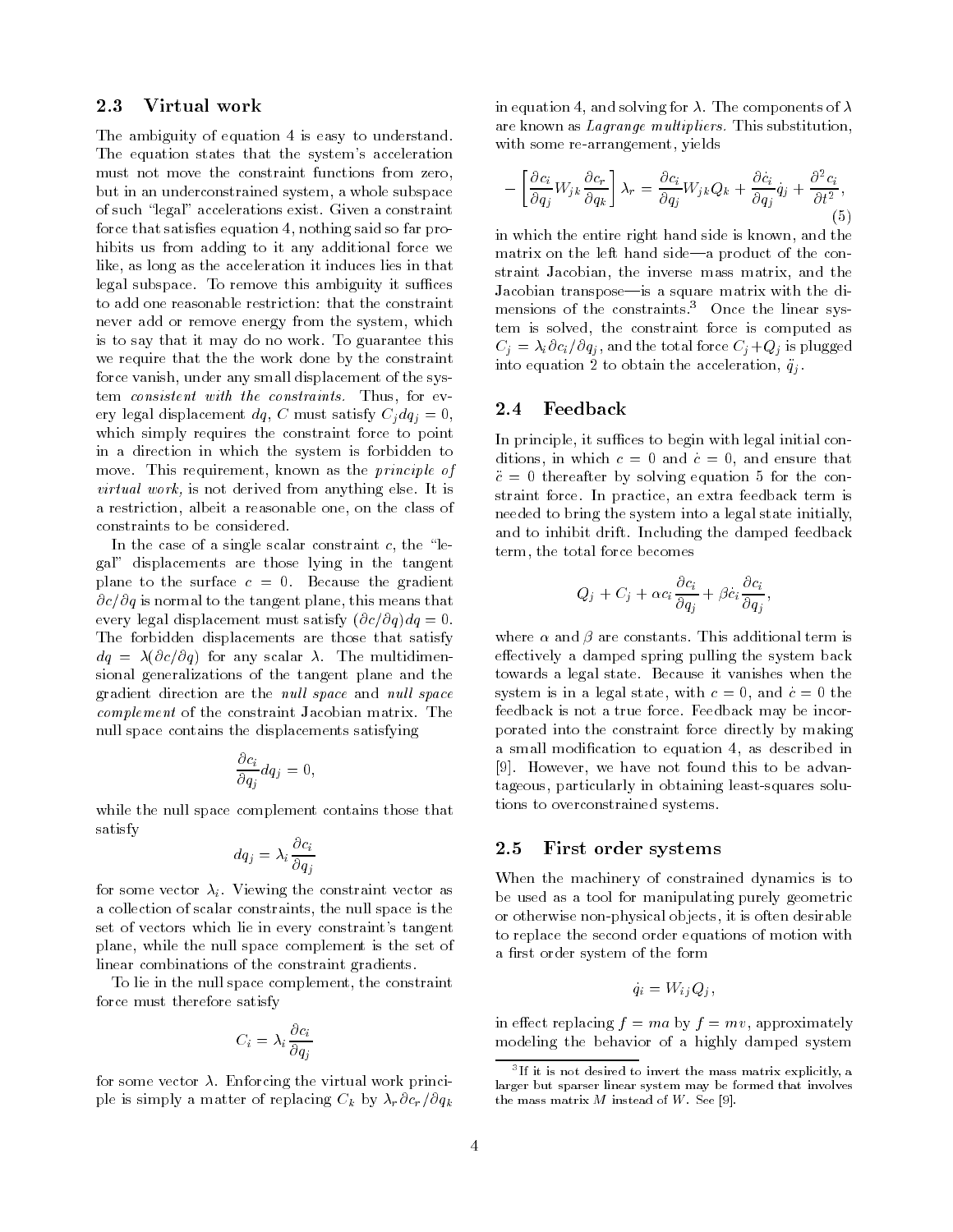with negligible mass. The effect of this change is simply that things stop moving the moment forces are withdrawn, which facilitates accurate positioning in geometric modeling applications. One such application will be described later. The form of equation 5 changes only slightly when first order equations are adopted: the term  $\partial c/\partial q$  disappears, and instead of the second direct time derivative, we have the first,  $\partial c/\partial t$ . The derivation of the first-order constraint equation follows closely that of equation 5, except that c rather than  $\ddot{c}$  is being held at zero, and first order equations of motion are used.

### 3 **Decomposition**

Equation 2 and equation 5 of the previous section are "universal," in the sense that the equations of motion and the constraints are represented in generic, anonymous form, rather than representing any particular constrained system. The equations are also intrinsically global: all the objects, constraints, and forces in a system are coupled, with each constraint force generally depending on every other, as well as on the applied forces, and on the positions, velocities, and mass matrices of all the objects.

How are these monolithic equations to be applied to specic systems of interacting objects and constraints? Tackling a toy problem by hand, as in most textbook examples, we would simply use the generic equations as a template, filling in the blanks with the problem specifics. One such toy problem is a dumbbell, represented as two unit-mass particles constrained to lie a distance <sup>r</sup> apart. This system's state vector,  $q$ , holds six elements, representing the two particles' positions,

$$
q = [x_1, y_1, z_1, x_2, y_2, z_2],
$$

and its mass matrix is the identity. The equations of motion, expressed in terms of the three components of force on each particle, are just

$$
\ddot{q} = [fx_1, fy_1, fz_1, fx_2, fy_2, fz_2].
$$

The single scalar constraint, to be held at zero, can be written

$$
c = r - ((x_1 - x_2)^2 + (y_1 - y_2)^2 + (z_1 - z_2)^2)^{1/2},
$$

or, in terms of q-components

$$
c = r - ((q_1 - q_4)^2 + (q_2 - q_5)^2 + (q_3 - q_6)^2)^{1/2}.
$$

Having written out these expressions, and by elementary differentiation produced a moderately ugly expression for  $\partial c/\partial q$ , one may then flesh out the skeletal constraint equation<sup>4</sup> and solve for the constraint force, which is then plugged back into the equations of motion, along with the applied force and the feedback term.

On a small-scale example such as this, it would not be difficult to complete and implement the exercise. It should be obvious, however, that this kind of substitution and expansion is *not* the way to build largescale constrained models interactively. Each time an object or a constraint is added, modified or deleted, algebraic manipulations must be performed to derive the new equations, and the results somehow put into a form that supports efficient numerical evaluation. Obviously, a system in which attaching or detaching two objects triggers extensive algebraic manipulation, code generation, compilation, and linking would be unlikely to achieve interactive performance, even if the symbolic algebra and code generation could be automated.

Fortunately, the system of objects, constraints, and forces defining a model need not be allowed to dissolve into a massive unstructured algebraic expression. In this section we will see that all of the global quantities contained in equations 2 and 5 may be constructed by composing a small, stylized set of local quantities, each depending only on a single ob ject or a single constraint. To exploit this mathematical regularity, we require each primitive object or constraint to compute the local quantities for which it is responsible, performing the composition dynamically. In this section we describe the mathematical decomposition of the global equations into local quantities. The structure we develop is illustrated schematically in figure 1. The next section describes the efficient implementation of dynamic composition.

#### 3.1State vectors and mass matrices

The state, q, of a compound model is distributed over the objects it contains. The state of each object may itself be heterogeneous, containing scalars, vectors, matrices, quaternions, or whatever, in any combination. In implementing an object it may be important to preserve this internal structure. From outside, however, it may be hidden by collapsing the state into a single vector, and providing operations to determine the length of the flattened vector, to get and set the state and its time derivative, etc, allowing the object's mapping between its internal state and the external state vector to remain hidden. The

Thote that in this instance  $\sigma c/\sigma q$  and  $\sigma^+ c/\sigma t^-$  are both zero, and that the inverse mass matrix,  $W$ , is the identity.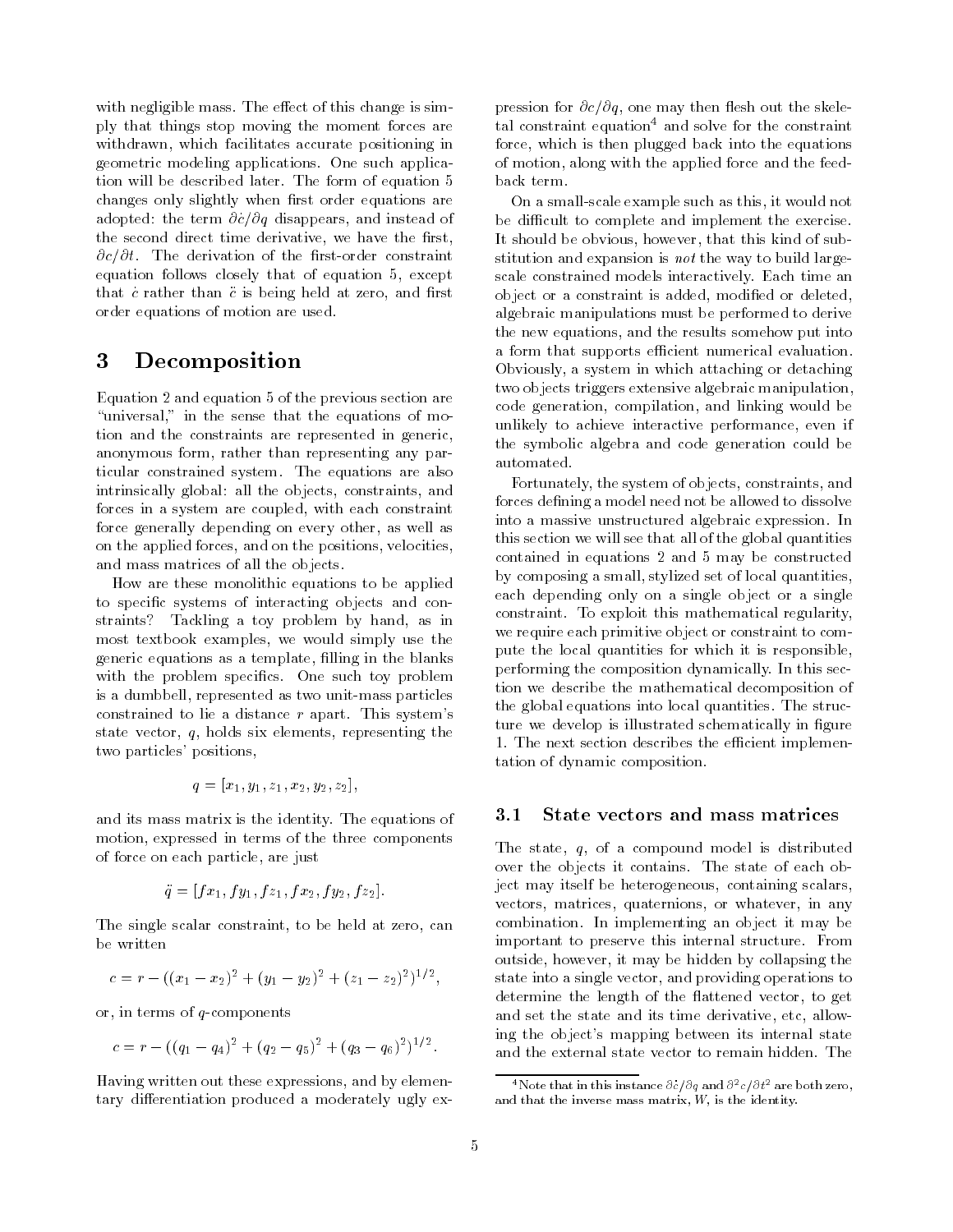Figure 1: A schematized model. The three objects' state vectors are concatenated to form the global state vector, and the two constraints' outputs form the global constraint vector. The constraints depend on state through connectors, which represent outputs of the objects. The whole structure defines the global constraint function  $c_i(q_i)$ . Each constraintobject pair defines a block in the constraint Jacobian matrix. The block may be non-zero only when the constraint depends on the object.

global state vector is formed just by concatenating the objects' state vectors.

Similarly, each object contributes a square block to the global mass matrix, situated on the diagonal. In this special case of non-overlapping diagonal blocks, the inverse of the global mass matrix is obtained by inverting each object's matrix independently. The inverted diagonal blocks can then be combined to form the global matrix W.

### 3.2Constraints and Connectors

The global constraint vector, like the state vector, is formed by concatenating the contributions of each constraint. In order to evaluate the constraint functions, and the Jacobian matrix that relates the constraints to the state, a new layer of structure must be introduced. In the global equations, the constraint vector  $c$  was given as a function of the state  $q$  and of time. Generally, though, the dependence of constraints on state is indirect, mediated by quantities, such as coordinates of points on the surfaces of objects, that may be viewed as "outputs" of the objects, pieces of geometry that "move with" the object in the sense that their values depend on state. For example, a point on a circle, with coordinates  $[r\cos\theta + x_0, r\sin\theta + y_0]$  for a constant  $\theta$ , tracks changes in the radius r and the center  $[x_0, y_0]$ . A connector is any such fragment of geometry, encapsulated with any constant information (such as  $\theta$  for the circle point) that is required to define it. In addition to representing points on surface, connectors can also represent surface normals, areas and volumes, or anything that might be subjected to a constraint, or to which a force might be applied.

The benefit of introducing connectors is that they allow us to formulate generic constraints-e.g. attaching two points together-without the need to know anything in advance about the objects being constrained. Consider an arbitrary equality constraint  $c$  on a pair of points  $a$  and  $b$ , which could be written

$$
c_i(q_j) = f_i(a_k(q_j), b_k(q_j))
$$

where  $f$  is whatever function defines the constraints (just subtraction in the case of an attachment constraint,) using whatever formulae determine <sup>a</sup> and <sup>b</sup> as functions of their respective objects' state. From the standpoint of decomposition and encapsulation, it is significant that the function  $f(a, b)$  is only a property of the constraint, not the constrained objects, while the position functions  $a(q)$  and  $b(q)$  are properties only of the two constrained objects, not of the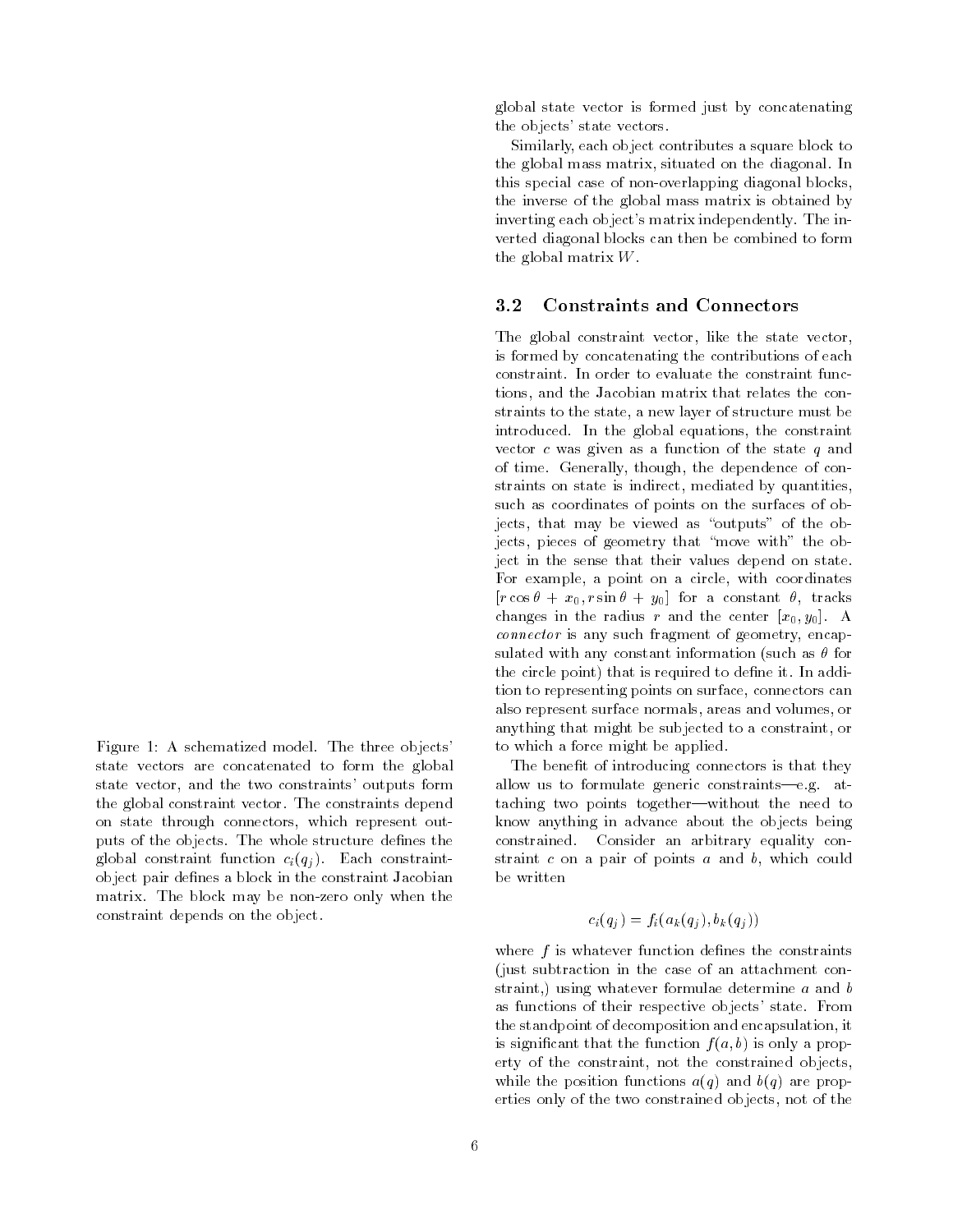constraint. We can write the constraint's Jacobian as

$$
\frac{\partial c_i}{\partial q_j} = \frac{\partial c_i}{\partial a_k} \frac{\partial a_k}{\partial q_j} + \frac{\partial c_i}{\partial b_k} \frac{\partial b_k}{\partial q_j}
$$
(6)

by simple application of the chain rule, and again each of the four derivative matrices appearing in expression belongs to exactly one object or constraint. Each pairing of a constraint with an object generates a block in the global Jacobian matrix. Only if the constraint depends on the object may the block be nonzero (figure 1).

In a similar vein, the matrix @c\_ <sup>i</sup>=@qj appearing in equation 5 may be written

$$
\frac{\partial c_i}{\partial q_j} = \frac{\partial c_i}{\partial a_k} \frac{\partial a_k}{\partial q_j} + \frac{\partial c_i}{\partial a_k} \frac{\partial a_k}{\partial q_j} + \frac{\partial c_i}{\partial b_k} \frac{\partial b_k}{\partial q_j} + \frac{\partial c_i}{\partial b_k} \frac{\partial b_k}{\partial q_j} (7)
$$

which once again preserves modularity. If the constraint depends directly on time, this dependence is by definition encapsulated within the constraint, and so involves no composition. Finally, it remains to evaluate the constraint vector itself and its time derivative, as required in the feedback term. This is a simple matter of function composition, given as

$$
c_i = f_i(a_k(q_i), b_k(q_i))
$$

and

$$
\dot{c}_i = \frac{\partial c_i}{\partial t} + \frac{\partial c_i}{\partial a_k} a_k + \frac{\partial c_i}{\partial b_k} b_k.
$$

The generalization to constraints with any number of inputs is straightforward—all the above expressions become summations over the inputs.

#### 3.3Forces

Finally, a force  $f$  may be applied to any connector output  $x$  using the simple universal formula

$$
Q_j = f_i \frac{\partial x_i}{\partial q_j},\tag{8}
$$

which is the formula for transforming an applied force into a generalized force on the state. The total generalized applied force is obtained by summing each applied force's contribution.

#### 3.4Summary

The formulae given require that only a very few distinct quantities be computed by each object and each constraint. An object must be able to report its state length L, get and set its state q and velocity q, and compute its inverse mass matrix  $W$ . A connector on an object must be able to compute its output  $x$ , the time derivative  $x$ , and the two derivative matrices  $\partial x/\partial q$  and  $\partial x/\partial q$ . A constraint must be able to evaluate its output,  $c$ , given its inputs, the direct time derivatives  $\sigma c/\sigma t$  and  $\sigma$ - $c/\sigma t$ , and, for each input  $x$ , the derivative matrices  $\partial c/\partial x$ ,  $\partial c/\partial x$ , and  $\partial c/\partial x$ .

Provided that each part is able to perform these evaluations, constructing the constraint equations and equations of motion governing an arbitrary system of objects, constraints, and applied forces is a comparatively simple operation, easily performed dynamically. The operations required to assemble the global equations are are just global index assign ment, function composition, and matrix multiplication. The next section addresses some aspects of the efficient implementation of the process.

## 4 Implementation

#### 4.1Function blocks

The assembly of constraint equations is an instance of a larger class of problems, involving the dynamic composition of mathematical functions, and evaluation of the outputs and of their derivatives with respect to inputs. Our implementation of constrained dynamics is built on a facility, called function blocks, designed to handle this broader class.

A function block encapsulates a real-valued mathematical function that maps some inputs to some outputs. Each block supports operations that evaluate its outputs given its inputs, and also its Jacobian matrix—the derivative of its outputs with respect to its inputs.

The implementor's task in creating a new block type is to provide code that computes the function and its Jacobian. This task is sufficiently regular that we have automated the process to the degree that only the mathematical form a block embodies need be specified, the rest being generated by symbolic differentiation, simplification, and conversion of the expressions to code.

Complicated functions are built by creating directed acyclic graphs whose nodes are function blocks, and whose arcs, connecting inputs to outputs, denote function composition. At runtime, the function block library provides a variety of support services for creating and deleting connections, doing the bookkeeping associated with global indexing, etc.

Evaluation of an output of the graph can be a simple recursive descent, each block instructing the blocks that provide its inputs to compute their outputs, then computing its own. The recursion bottoms out at special nodes that hold the system's state.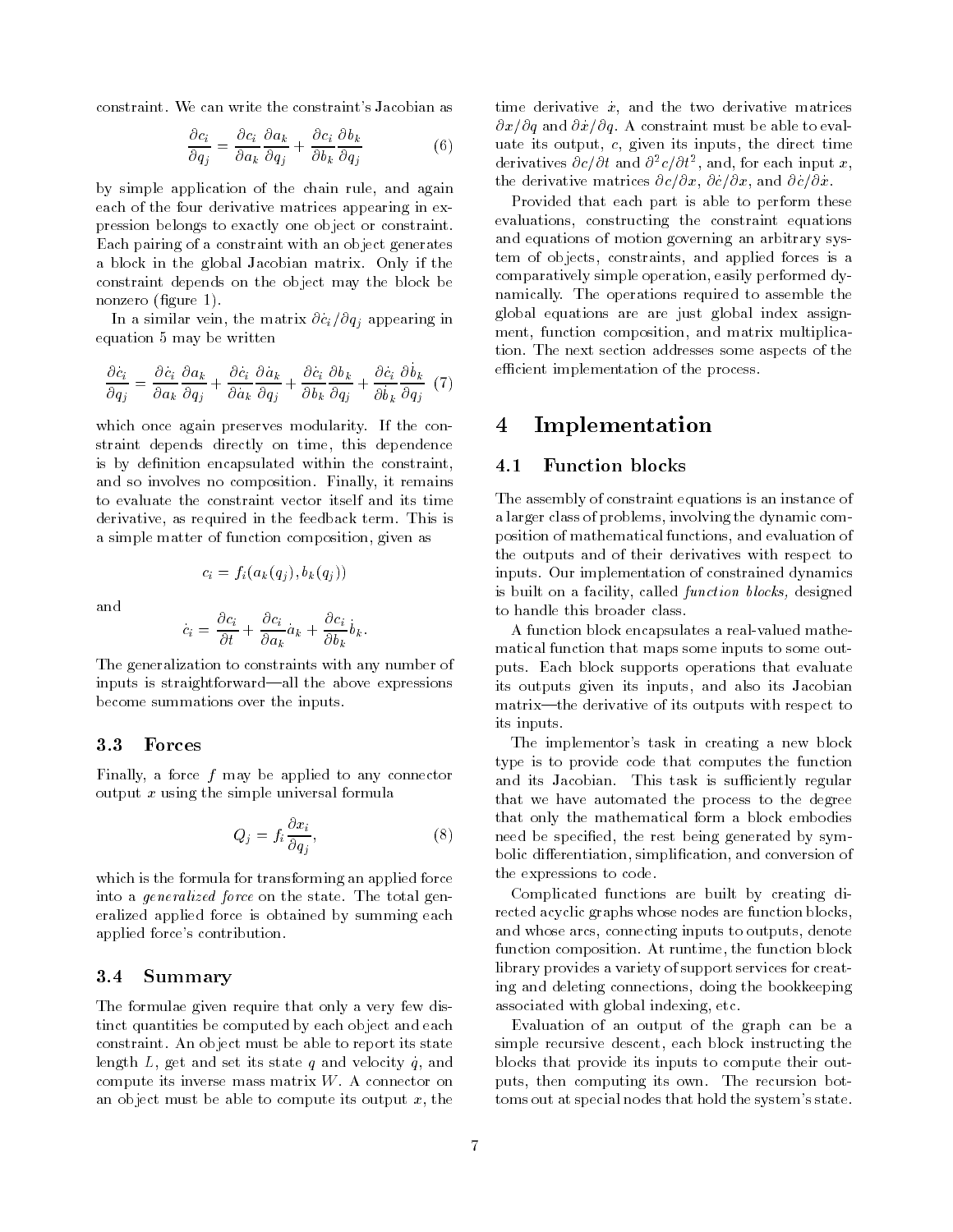Caching is used to avoid the redundant computation of shared quantities.

The evaluation of Jacobians involves a recursive application of the chain rule. If a block implements a function  $f_i(x_i)$ , then, by the chain rule, its derivative with respect to a vector of variables  $q_k$ , on which the block's inputs presumably depend, is

$$
\frac{\partial f_i}{\partial q_k} = \frac{\partial f_i}{\partial x_j} \frac{\partial x_j}{\partial q_k},
$$

which is just the product of the block's internal Jacobian with the Jacobian of its inputs with respect to the <sup>q</sup>'s. Thus the Jacobian may be computed recursively, each block instructing its inputs to compute their Jacobians, then multiplying the collected input Jacobian by its internal one. The recursion bottoms out at the state nodes, where

$$
\frac{\partial x_j}{\partial q_k} = \frac{\partial q_j}{\partial q_k} = \delta_{j\,k\,},
$$

which is the identity matrix.

In practice, efficient Jacobian evaluation is far more complicated than the recursive evaluation of the function itself, because the matrices are typically sparse, and it is vital that their sparsity be preserved and exploited. Other complications arise involving, for example, issues of the allocation of storage for intermediate matrices. The naive recursive descent algorithm, even with caching, is therefore not necessarily the best. See [4] for a general discussion of sparse matrix techniques.

#### 4.2Physobs

Our implementation of interactive constrained dynamics employs a more specialized layer, called physobs, built on the generic machinery of function blocks. The classes that make up this layer correspond to the elements describ ed in the previous section: physical objects, connectors, and constraints. In addition, behaviors apply forces to connectors, implementing springs, dampers, motors, and the like, and a world structure performs such global functions as solving the linear system and the resulting constrained differential equation.

The function block machinery automatically handles the maintenance of global coordinates for the state and constraint vectors; the dynamic composition of the constraint functions and their derivatives with respect to state; and a variety of bookkeeping and support functions.

Figure 2: The tinkertoy system is a 3D environment for interactive model construction and manipulation.

## 5 Applications

We are developing a number of applications of interactive dynamics. In this section we describe several of these. A major purpose in developing these experimental systems has been to explore the range of problems to which interactive dynamics applies.

#### 5.1Tinkertoys

A basic motivation of our research has been the desire to build and manipulate virtual 3D mechanisms. The tinkertoy system (figure 2) allows the user to build contraptions, using constraints to snap together predefined parts, with no artificial distinction between model construction and simulation. The user of the system need have no understanding of the underlying mathematics and physics.

#### 5.2Geometric Modeling

Another experimental system is concerned with the interactive construction and manipulation of models composed of arbitrary parametric curves (figure 3.) The idea is to convert parametric curves, which are purely geometric objects, into pseudophysical objects that respond in an intuitive way to user input. The user moves and reshapes curves by freely pushing and pulling on them, providing a consistent mode for direct manipulation of all shapes.

Each curve drawn on the screen is interpreted as a physical object by assigning it negligible mass, with uniform viscous drag along its length. Under this model, a curve responds to forces by changing shape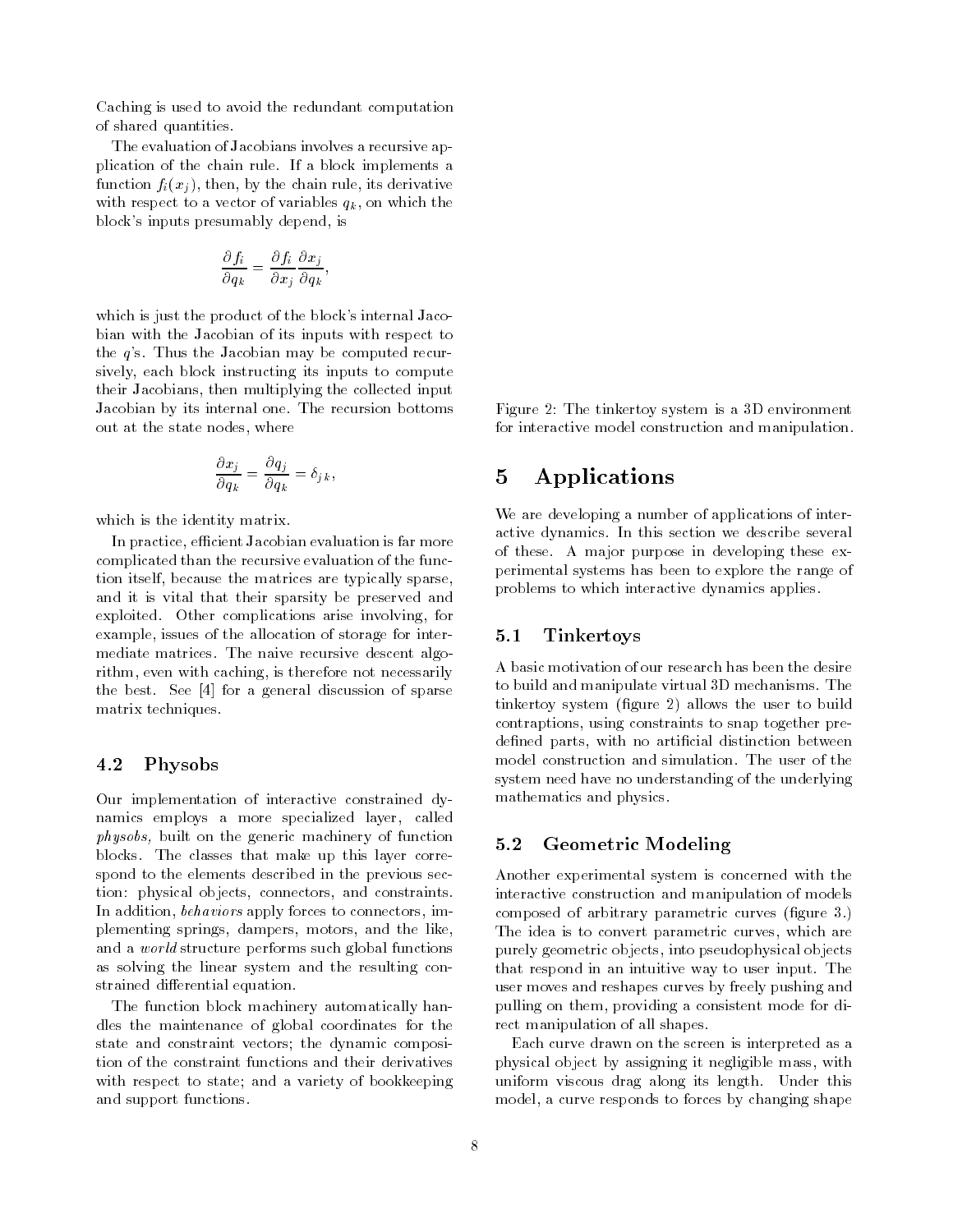Figure 3: A model consisting of parametric curves attached by constraints. By grabbing and pulling arbitrary points on the curve, the user may move and reshape the model subject to the constraints.

and position in accordance with the equations that define it. For example, a circle may change radius and position. Because the user controls the object directly through its appearance on the screen, the underlying parameterization is hidden, making it easy for the user to control curves whose parameters are nonintuitive or interact nonlinearly.

Attachment constraints serve to nail curves together, while springs and other forces permit the user to express preferences that are weaker than constraints. Because they are dynamic simulations, the models created are more than static drawings: the system is proving useful as a tool for experimenting with planar mechanisms, as well as a tool for constraint-based drawing.

The steps that go from the parametric equations that define the geometry of a curve or surface to the compiled code that allows a user to interact with it as a physical object involve rote differentiation, simplication, and code generation. We have fully automated these steps as an off-line compilation process, allowing a user to add a new curve type to the system just by entering the pure mathematical equations that define it.

#### 5.3Interactive Optimization

An additional area of interest is the use of dynamics as a medium for the interactive solution of non-linear problems in constrained optimization. The idea is to convert local minima in the objective function into attractors, so that the model is continuously "pulled" toward some local solution. The user exercises global control by dragging the model toward the desired solution, then letting go, allowing the local attractor to take over.

An earlier application of interactive optimization to computer vision is described in [8]: a dynamic 2-D curve, called a snake is superimposed on an image and attracted to points of high contrast. The curve's behavior approximates that of a springy, stretchy wire. Placed near an edge, the curve locks on to it and is able to track its motion. At any time, the user may grab the curve and pull it toward features of interest.

In addition to continuing the investigation of vision applications, we are exploring other tasks involving the manipulation of nonlinear models and optimal data fitting. One experimental system allows the user to define a collection of variables, enter algebraic expressions representing constraints on the variables, functions to optimize, or user-accessible outputs. The user may then directly manipulate the system sub ject to the constraints, using sliders to pull on the outputs. Related investigations include the dynamic fitting of parametric models to scatter data.

#### 5.4Troids

Troids are simplied linearly deformable bodies. A 2-D troid may be viewed as an affine transformable sheet containing mass in some distribution. Troids are imbued with internal elastic forces that make them tend toward a rest state, and tend to preserve their original area. Because the deformations they undergo are linear, troids are extremely simple objects, simpler in fact than rigid bodies. In the case of a collection of troids that are attached together or nailed in place, the constraint matrix on the left hand side of equation 5 is constant. This simplification allows us to pre-invert the constraint matrix, eliminating the need to solve a linear system at each evaluation of  $\ddot{q}$ . The simulation of models built from troids is therefore very fast.

Because they are defined in terms of deformations, troids may be rendered by transforming arbitrary curves, drawings, etc. created in body coordinates  $(see figure 4).$ 

We are using troids as a means of rapidly creating physical keyframe animation. Control is accomplished by constraining specied points to move along user-defined trajectories. The desired acceleration of the control point along the trajectory appears as the  $\sigma$   $c$   $\sigma$   $\sigma$  term of equation 5. Subject to the keyframe constraints, and the attachment constraints that hold pieces together, the system moves with passive non-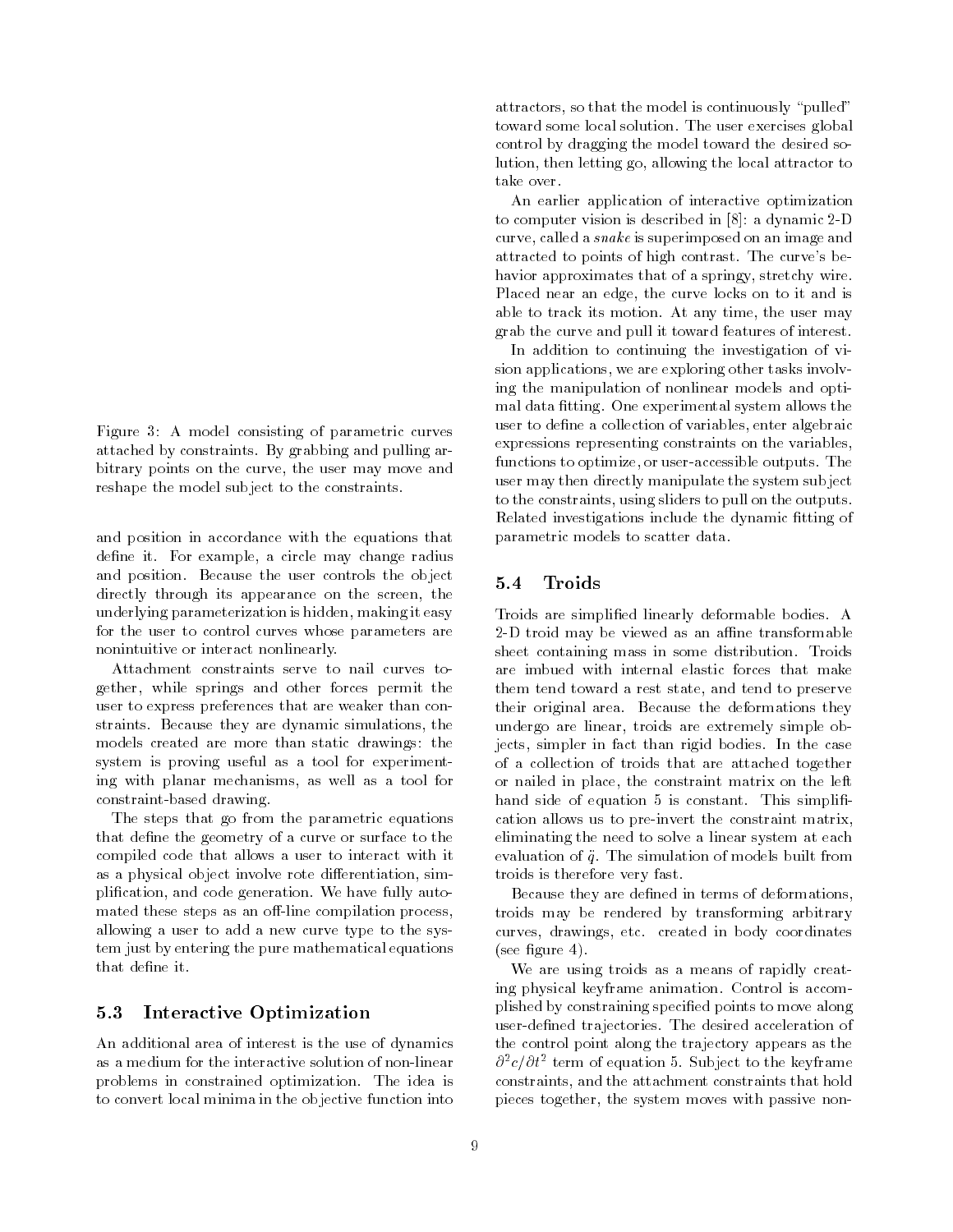rigid physics. The resulting behavior is best compared to that of stretchy puppet whose hands, feet, etc., are directly controlled. By adjusting the stiffness and drag of the internal forces it is possible to create behaviors ranging from highly non-rigid jello-like motion to nearly rigid forms.

## References

- [1] WilliamW. Armstrong and Mark W. Green. Visual Computer, chapter The dynamics of articulated rigid bodies for purposes of animation, pages 231{240. Springer-Verlag, 1985.
- [2] Ronen Barzel and Alan H. Barr. Topics in Physically Based Modeling, Course Notes, volume 16, chapter Dynamic Constraints. SIG-GRAPH, 1987.
- [3] Ronen Barzel and Alan H. Barr. A modeling system based on dynamic constaints. Computer  $Graphics, 22:179-188, 1988.$
- [4] J. S. Duff, A. M. Erisman, and J.K. Reid.  $Direct$ Methods for Sparse Matrices. Oxford University Press, Oxford, UK, 1986.
- [5] Michael Girard and Anthony A. Maciejewski. Computational Modeling for the Computer Animation of Legged Figures. Proc. SIGGRAPH, pages 263-270, 1985.
- [6] Herbert Goldstein. Classical Mechanics. Addision Wesley, Reading, MA, 1950.
- [7] Paul Issacs and Michael Cohen. Controlling dynamic simulation with kinematic constraints, behavior functions and inverse dynamics. Computer Graphics,  $21(4):215{-}224$ , July 1987. Proc. SIGGRAPH '87.
- [8] Michael Kass, Andrew Witkin, and Demetri Terzopoulos. Snakes: Active contour models. Int. J. of Computer Vision, 1(4), 1987.
- [9] John Platt. Constraint Methods for Neural Networks and Computer Graphics. PhD thesis, Caltech, 1989.
- [10] John Platt and Alan Barr. Constraint methods for flexible models. Computer Graphics,  $22.279-$ 288, 1988.
- [11] Peter Schroeder and David Zeltzer. Dynamic simulation with linear recurive constraint propogation. Computer Graphics, 1990. In press.

Figure 4: Top: a collection of troids, rendered with polygons, and attached using constraints and rubber bands. Bottom: another still from the same animation. The animation is driven by two motion paths, one attached to the arm, the other to the shirt.